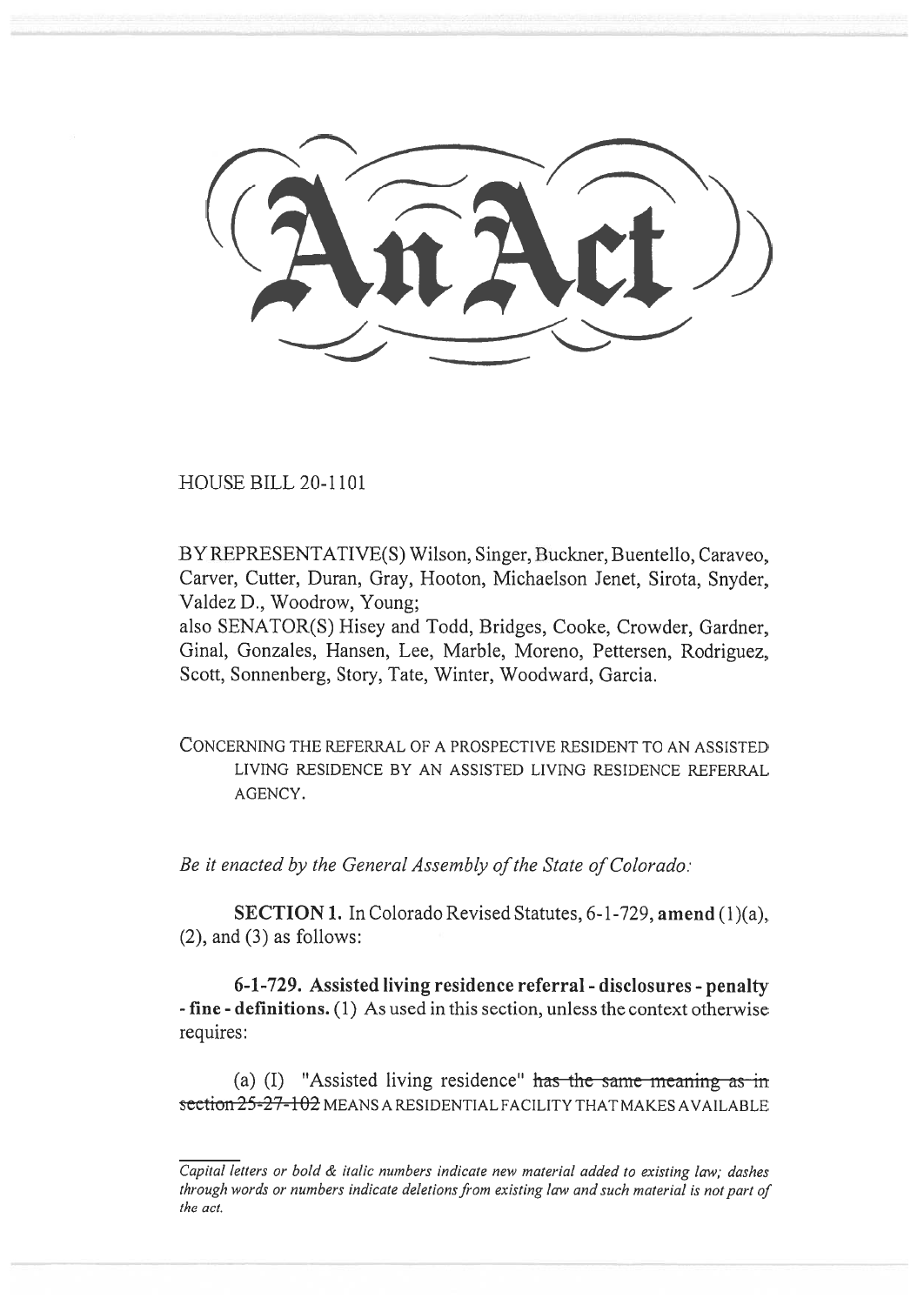TO THREE OR MORE ADULTS NOT RELATED TO THE OWNER OF THE FACILITY, EITHER DIRECTLY OR INDIRECTLY THROUGH AN AGREEMENT WITH A RESIDENT, ROOM AND BOARD AND AT LEAST THE FOLLOWING SERVICES: PERSONAL SERVICES; PROTECTIVE OVERSIGHT; SOCIAL CARE DUE TO IMPAIRED CAPACITY TO LIVE INDEPENDENTLY; AND REGULAR SUPERVISION THAT IS AVAILABLE ON A TWENTY-FOUR-HOUR BASIS.

(II) "ASSISTED LIVING RESIDENCE" INCLUDES A FACILITY OPERATED FOR PERSONS WITH INTELLECTUAL AND DEVELOPMENTAL DISABILITIES, A LONG-TERM CARE FACILITY, AND ANY OTHER FACILITY OF A SIMILAR NATURE.

(2) A referral agency shall disclose to a prospective resident or the representative of the prospective resident referred to an assisted living residence:

(a) Documentation of the existence of any relationships between the referral agency and the assisted living residence, including common ownership or control of the assisted living residence, and financial, business, management, or familial relationships between the referral agency and the assisted living residence; and

(b) That the referral agency receives a fee from the assisted living residence for the referral; AND

(c) WRITTEN DOCUMENTATION OF THE AGREEMENT BETWEEN THE REFERRAL AGENCY AND THE PROSPECTIVE RESIDENT OR REPRESENTATIVE OF THE PROSPECTIVE RESIDENT. THE AGREEMENT MUST INCLUDE:

(I) THE RIGHT OF THE PROSPECTIVE RESIDENT OR REPRESENTATIVE OF THE PROSPECTIVE RESIDENT TO TERMINATE THE REFERRAL AGENCY'S SERVICES FOR ANY REASON AT ANY TIME; AND

(II) A REQUIREMENT THAT THE REFERRAL AGENCY COMMUNICATE THE CANCELLATION OF THE AGREEMENT TO ALL ASSISTED LIVING RESIDENCES TO WHICH THE PROSPECTIVE RESIDENT HAS BEEN REFERRED.

(3) (a) The referral agency and the prospective resident or representative of the prospective resident shall sign and date the documentation required in subsection  $(2)(a)$  (2) of this section. The referral

PAGE 2-HOUSE BILL 20-1101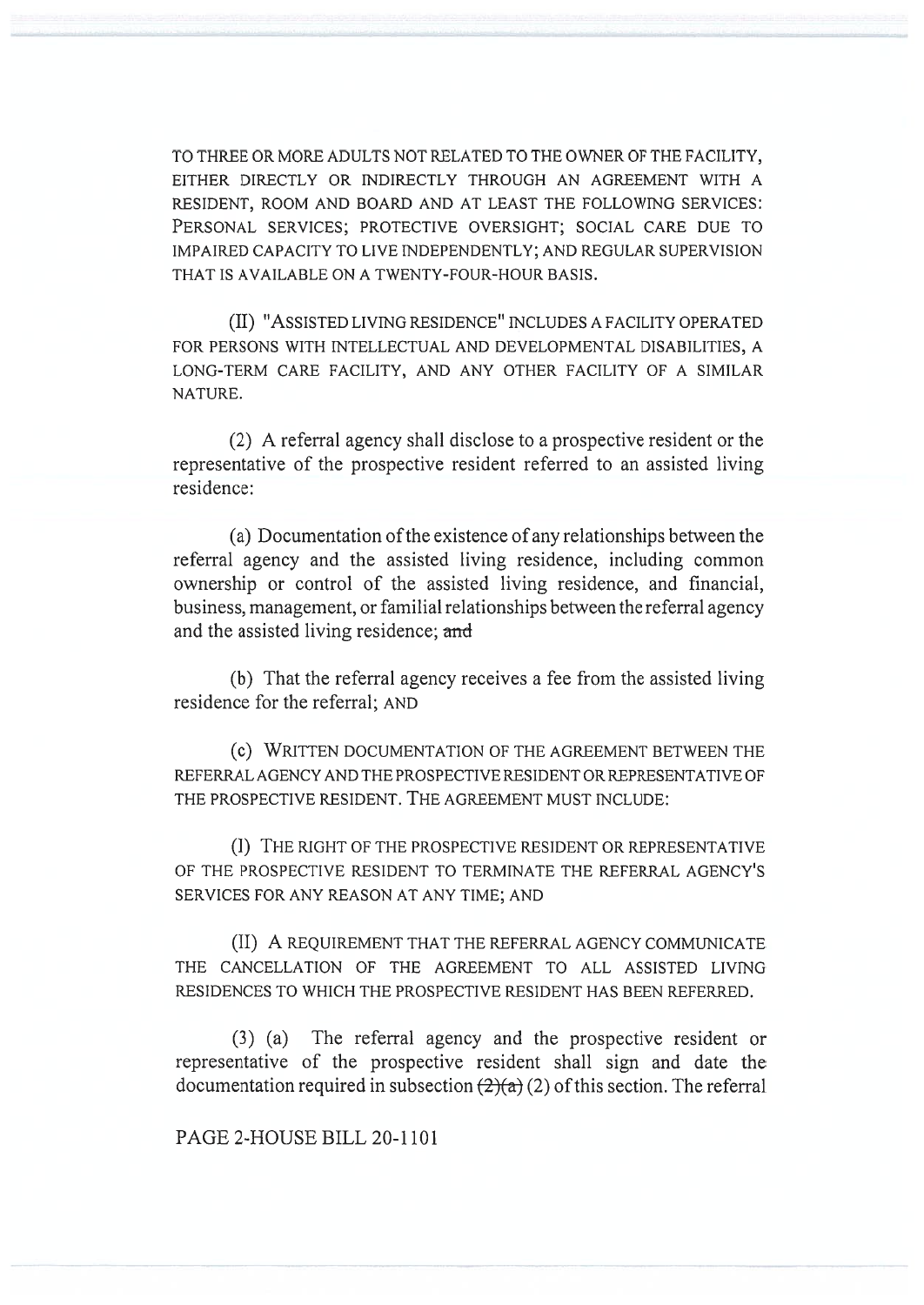agency shall provide a written or electronic copy of the signed disclosure to the assisted living residence on or before the date the resident is admitted to the assisted living residence.

(b) The assisted living residence shall:

(I) Not pay the referral agency a fee:

(A) Until WRITTEN receipt of the documentation REQUIRED IN SUBSECTION (2) OF THIS SECTION; and

(B) ON OR AFTER THE DATE THE AGREEMENT BETWEEN THE REFERRAL AGENCY AND THE PROSPECTIVE CLIENT OR REPRESENTATIVE OF THE PROSPECTIVE CLIENT IS TERMINATED;

(II) Maintain a written or electronic copy of the documentation REQUIRED IN SUBSECTION (2) OF THIS SECTION at the assisted living residence for at least one year after the date that the new resident is admitted; AND

(III) NOT SELL OR TRANSFER THE PROSPECTIVE RESIDENT'S OR PROSPECTIVE RESIDENT'S REPRESENTATIVE'S CONTACT INFORMATION TO A THIRD PARTY WITHOUT THE WRITTEN CONSENT OF THE PROSPECTIVE RESIDENT OR REPRESENTATIVE OF THE PROSPECTIVE RESIDENT.

**SECTION 2. Act subject to petition - effective date.** This act takes effect at 12:01 a.m. on the day following the expiration of the ninety-day period after final adjournment of the general assembly (August 5, 2020, if adjournment sine die is on May 6, 2020); except that, if a referendum petition is filed pursuant to section 1 (3) of article V of the state constitution against this act or an item, section, or part of this act within such period, then the act, item, section, or part will not take effect unless

PAGE 3-HOUSE BILL 20-1101